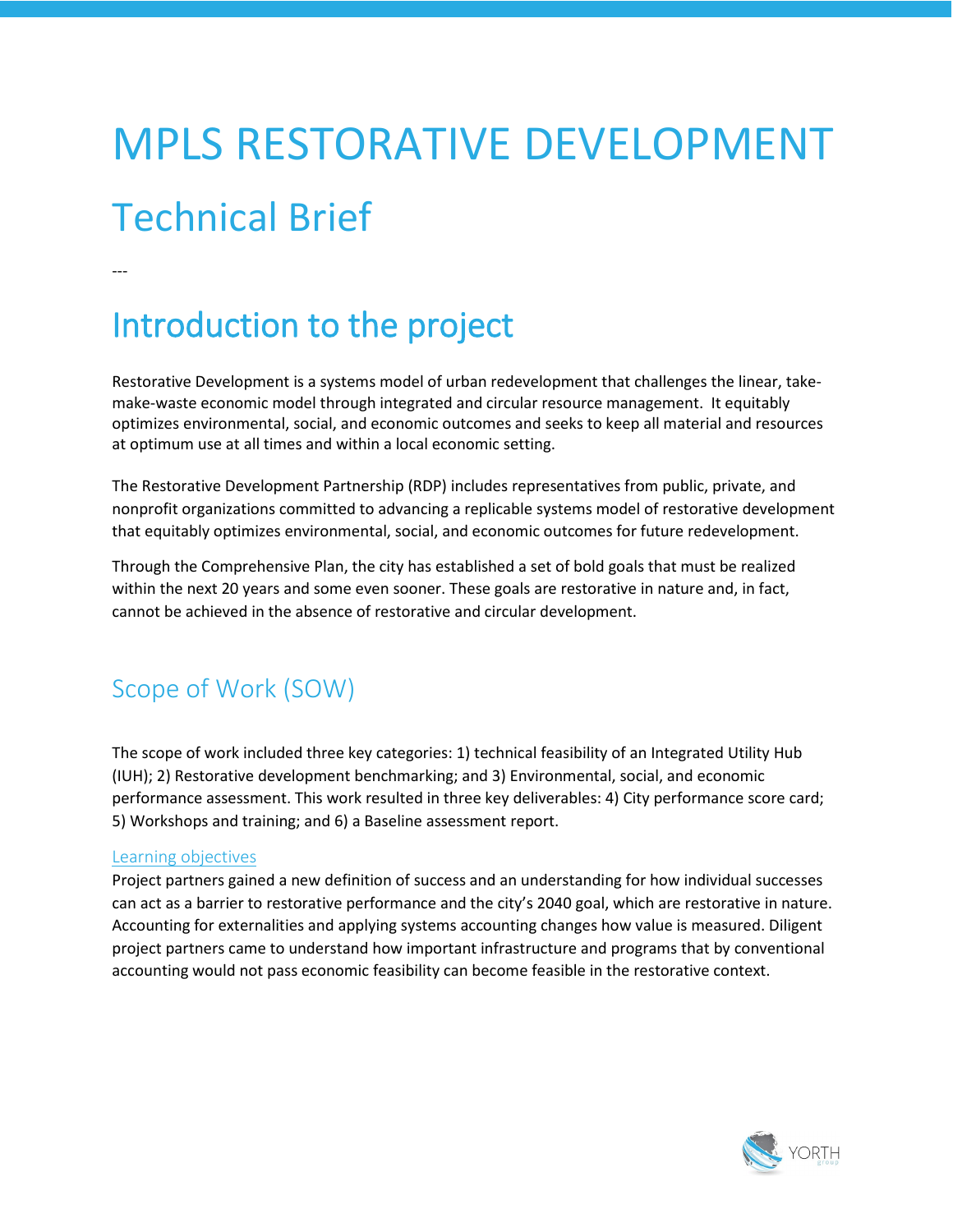## **METHOD** Use of metrics

The project team used the Yorth Circular Insights (YCI) platform to assess city functions across 11 key performance areas and benchmarked against restorative goals as well as the city's own goals and vision for the future.



Image 1.1. Yorth´s 11 Key Performance Indicators.

The assessment looked specifically into the assets and resources within the city, how they are managed and to what end, before, finally, assessing the performance and outcomes of the above compared to restorative values.

The assessment phase resulted in a comprehensive citywide Baseline Assessment report which qualified and reported performance through a score card, and quantified performance in other areas through conventional economic calculations in a restorative systems context.

Each of the 11 KPIs per the wheel above have underlaying indicators that can be used to report on performance at various levels of hierarchy and details. Importantly, this project resulted in a baseline assessment from which progress can be measured and reported.

This data is stored within the software part of the restorative assessment tool and can also be used to generate various performance and equity reports and view performance from multiple viewpoints at the same time. The ability to zoom in and out of specific performance areas not only allows for the ability to focus on details with a complete systems perspective, but it is also critical when it comes to planning and managing outcomes towards desired goals.

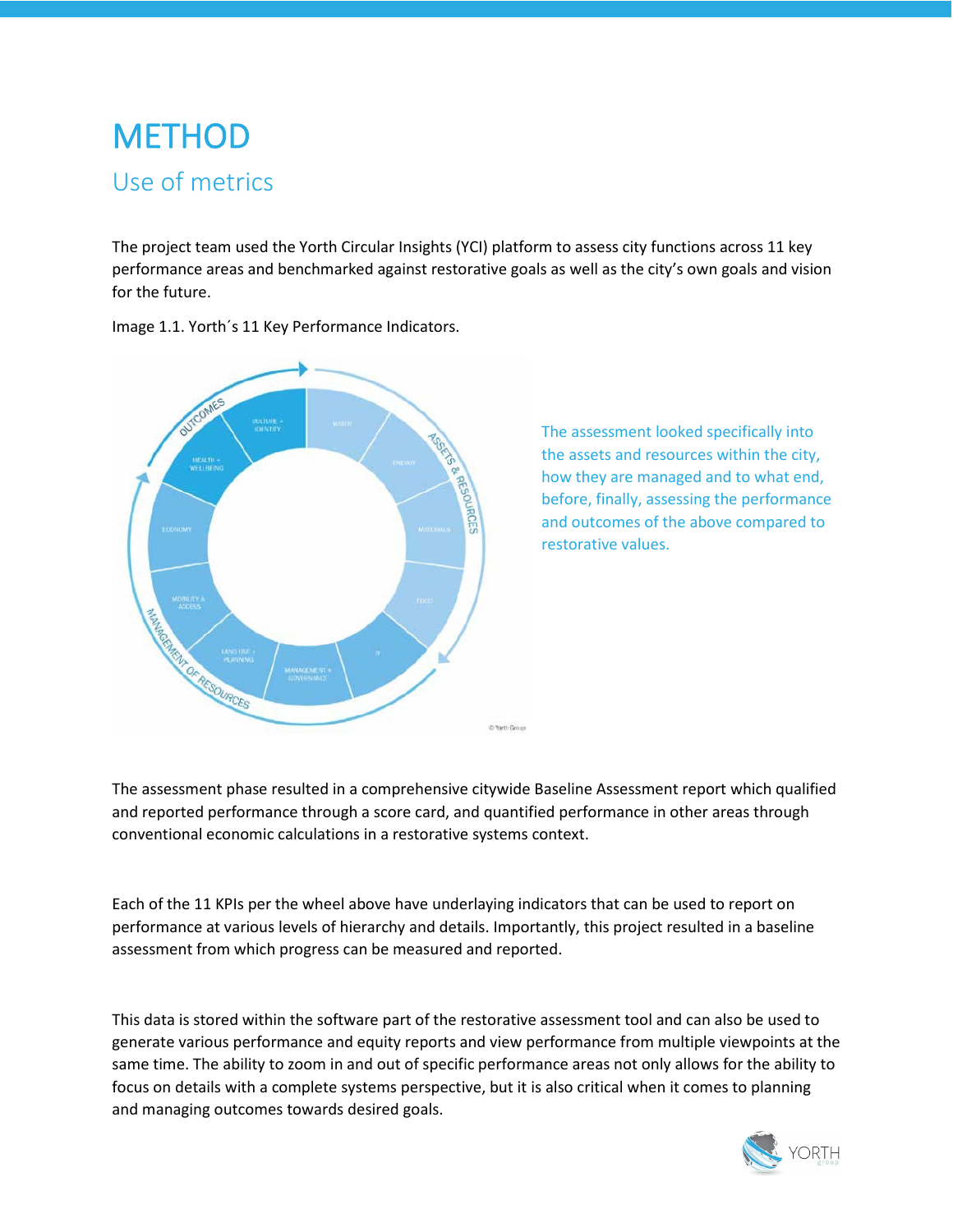### Method

The project used a methodology that followed a path of research, assessment, stakeholder engagement, and communication of performance that was both qualitative to report progress/success in nonfinancial terms, and quantitative to provide real costs and gains in familiar dollar amounts.

The subsequent report followed a learning objective that included three key categories: 1) Reporting of current performance; 2) Restorative context, to provide familiarity with how restorative development varies from conventional/green development approaches; and 3) Deep dives, to further deepen the understanding for the restorative value proposition.

Workshops and training sessions followed an intentional path of 1) facilitating learning objectives on restorative principles and encourage engagement; 2) help stakeholders understand how the metrics function to further communication; and 3) help key players become familiar with current performance through a historic context that explains why and how things became what they are today; and through exercises, discuss ways for how restorative development can help correct the course, create equity, and set a base for a more resilient and competitive city and region. One key area included how an IUH and an IUH ecosystem can kickstart and catalyze restorative development and community wealth in the city.

Link to workshops:<https://restorativedevelopmentpartnership.org/about/partnership-meetings/>

### Data collection and processing

Primary data was collected through direct information requests to key public agencies, developers, utility companies, and community. Interviews were conducted through in-person meetings, phone and Zoom calls.

Secondary data was mainly collected from government sources but where sufficient government data was not available, data was collected from other sources that are generally recognized as credible.

All sources are sited within the report and also in data sheets with links in each line item.

The data was processed in the Yorth's Integrated Performance Assessment (IPA) tool which uses algorithms to assess performance, account for externalities, identify vulnerabilities, risks, and economic leakages. The IPA produced score cards for over 2000 performance indicators across 11 key performance areas.

Processed data is secured within the Assessment software.

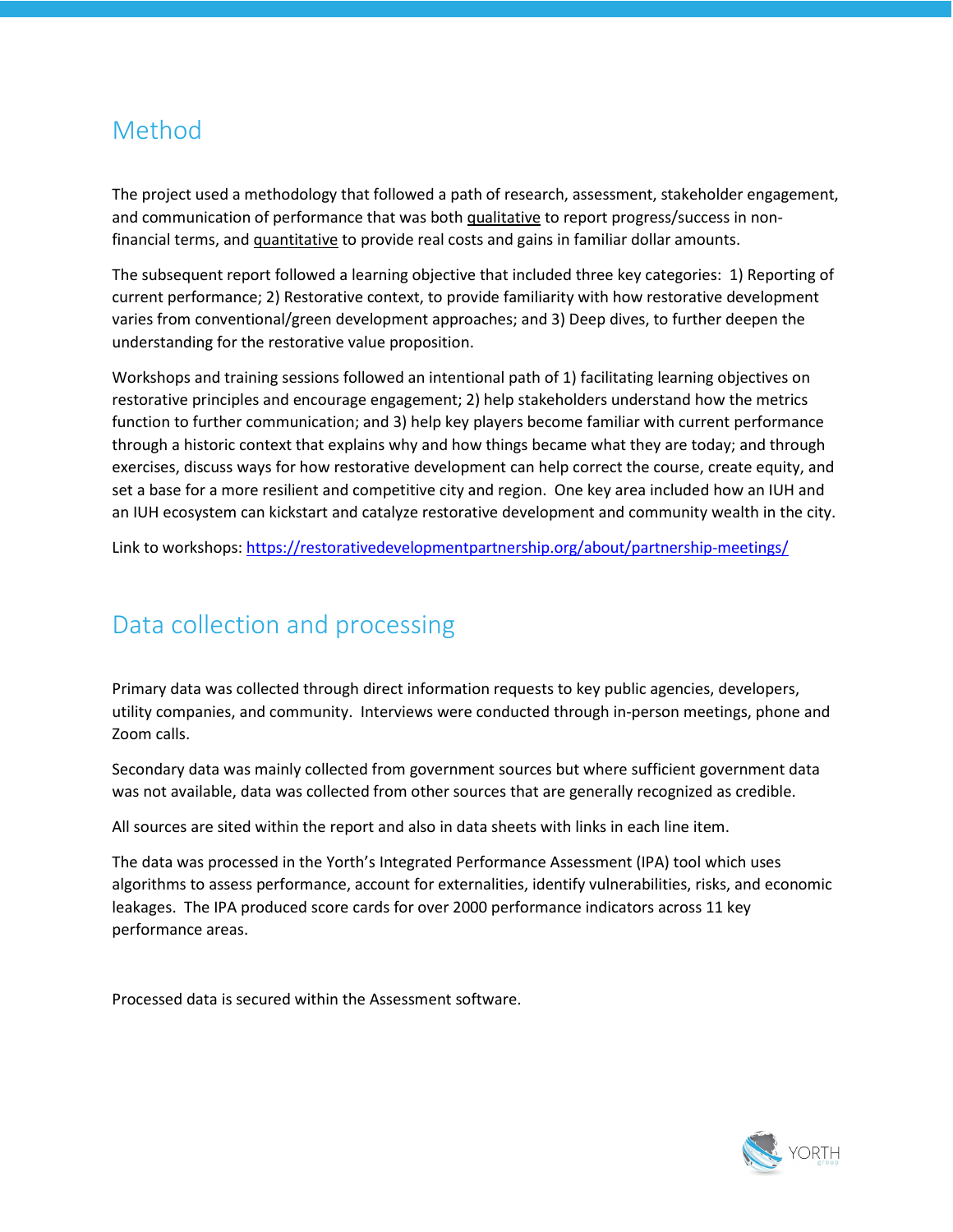#### Data gaps

As expected, the study identified numerous data gaps, including many categories that are missing for restorative success. The largest data gaps were found in the space of Smart City, Regenerative Urbanism, and Material strategies for circular economy -- all categories that are central to the city's 2040 goals.

In a restorative context, each identified data gap represents an opportunity to improve and gain better insights and oversight which is key to better decision making and control over outcomes.

#### Quantification of data

Economic equity and economic returns on restorative development were calculated by measuring the impact of historic, long-term land-use and economic development practices on the economy today. The study exposed the equity impact of inclusion/exclusion on the local and regional economy, both in terms of the tax base and economic outputs.

To make this approach to equity calculation more tangible, the project team narrowed a cost/benefit analysis for the Hawthorne McKinley and Hiawatha Howe neighborhoods before addressing the impact on the entire city (see next page for example and Restorative Development report, pages 91-93).

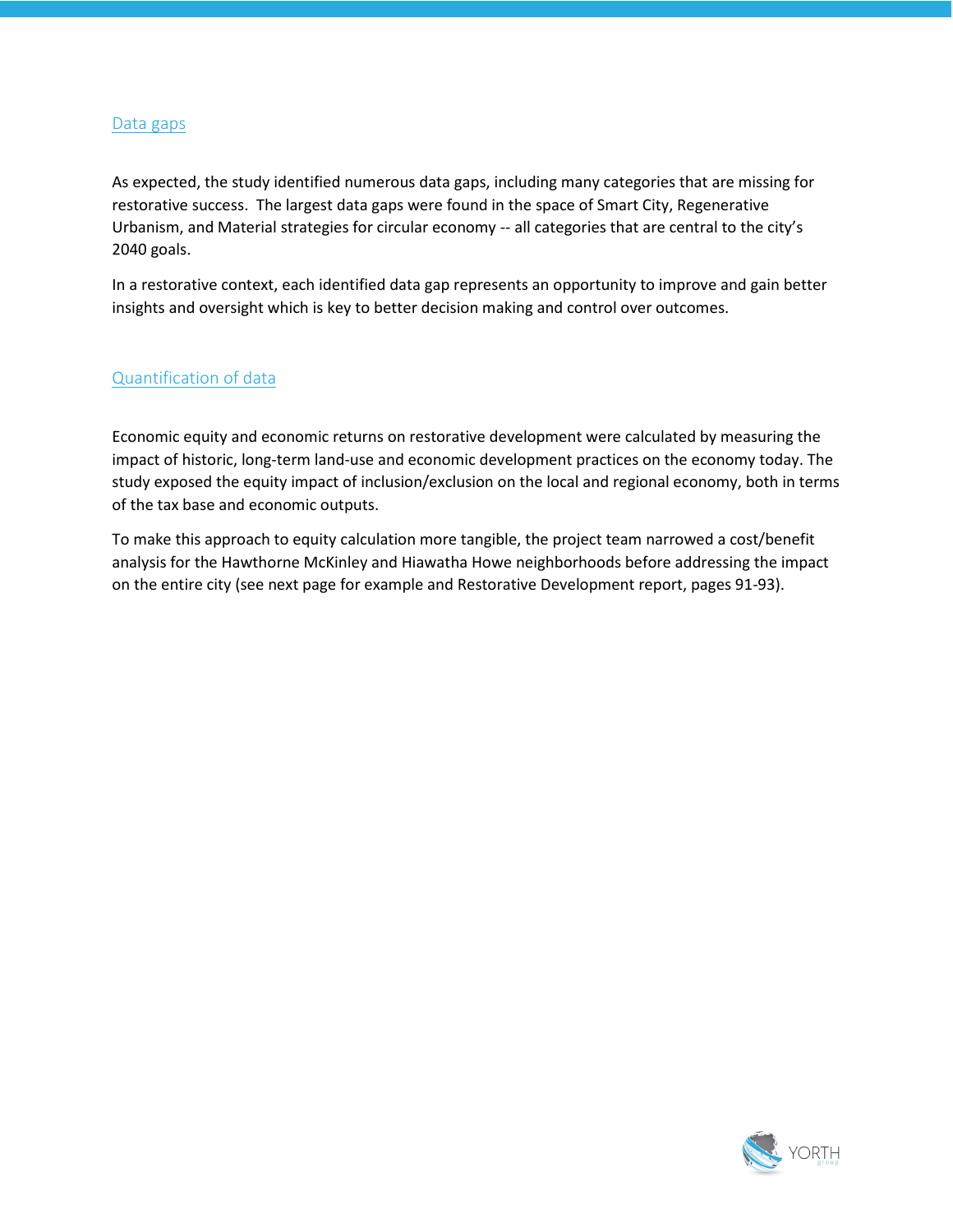## Key findings

The baseline assessment revealed a total score for Minneapolis of -29.95, which represents a 'conventional' city. See table 1.2. for total score card, and table 1.3. for breakdown by key categories.



**Table 1.2. Minneapolis Restorative Score Card 2020**

The scores and findings were introduced in three ways during the project:

1) Through individual trainings and communication of findings to each stakeholder segment;

2) In full restorative perspective in the workshops; and

3) In the final report

#### **Table 1.3. Minneapolis scores by key categories**

| <b>11 KEY PERFORMANCE</b><br><b>INDICATORS</b> | <b>Total Scores</b> | <b>Current Status</b> |
|------------------------------------------------|---------------------|-----------------------|
| <b>WATER</b>                                   | $-20.7$             | Green                 |
| <b>ENERGY</b>                                  | $-23.4$             | Green                 |
| <b>MATERIALS</b>                               | $-35.0$             | Conventional          |
| <b>FOOD</b>                                    | $-35.2$             | Conventional          |
| IT                                             | $-270$              | Conventional          |
| <b>ACCESS + MOBILITY</b>                       | $-381$              | Conventional          |
| <b>LAND USE</b>                                | $-30.9$             | Conventional          |
| <b>MANAGEMENT + GOVERNANCE</b>                 | Not rated           |                       |
| <b>ECONOMY</b>                                 | $-31.0$             | Conventional          |
| <b>HEALTH + WELLBEING</b>                      | $-27.5$             | Conventional          |
| <b>CULTURE + IDENTITY</b>                      | $-25.6$             | Conventional          |

The city of Minneapolis and the surrounding region is rich in natural, public, human, and private sector resources that are all managed within their own linear and siloed system. While boosting one of the nation's strongest economy, the city has a demonstrated success story in providing a thriving place for corporations and industries.

(report pages 111-112)

However, the benefits from this economic development were not inclusive. The report gave examples of the cost of economic exclusion through an equity lens that also revealed the opportunity and return on investment (ROI) of restorative development in the Hawthorne McKinley neighborhood at and citywide.

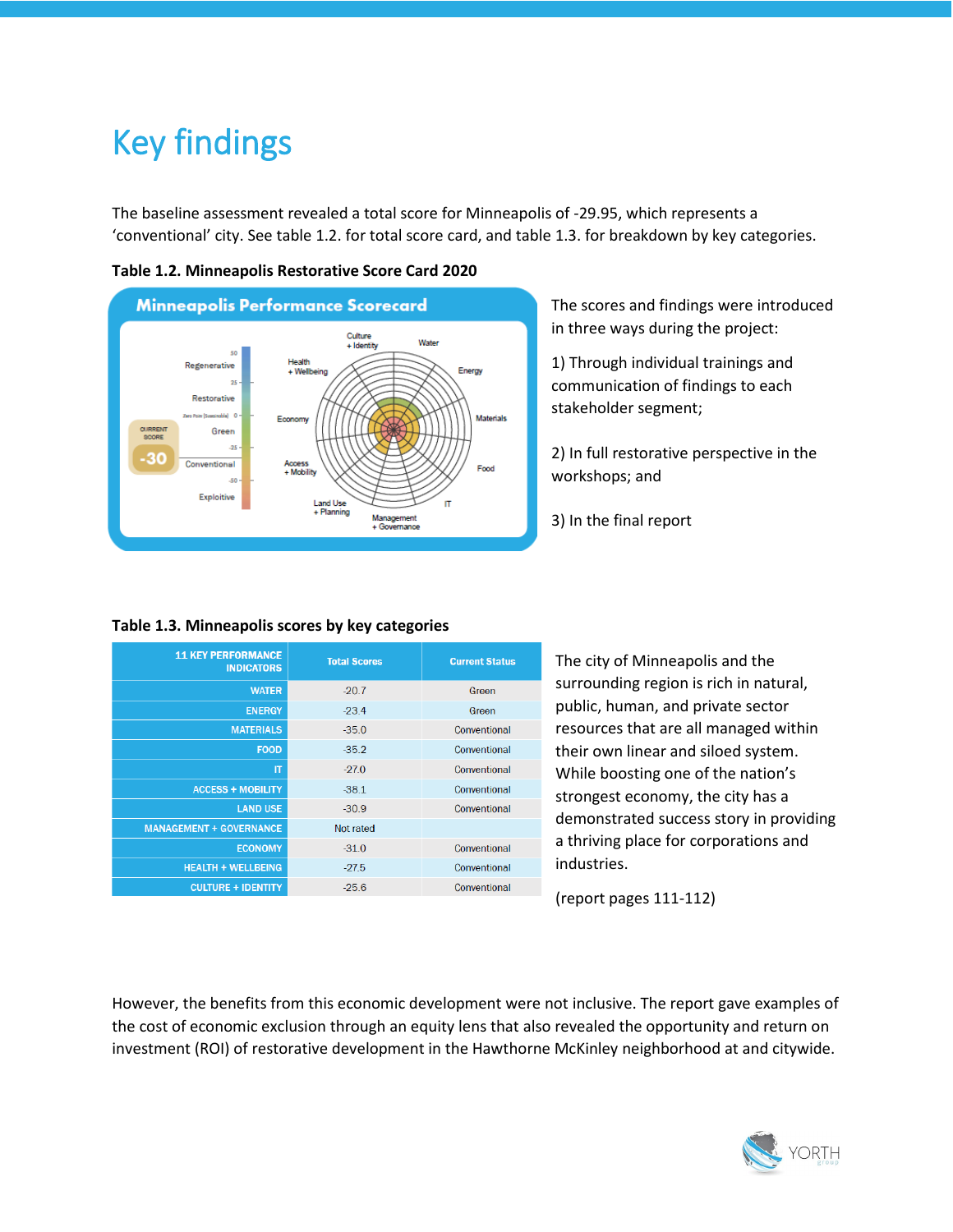

|                           | Hypothetical equity* | <b>Real Equity 2018</b>                                                                 | <b>Equity Gain/Loss</b> |
|---------------------------|----------------------|-----------------------------------------------------------------------------------------|-------------------------|
| <b>Hawthorne-McKinley</b> | \$307.766.275        | \$133,278,350                                                                           | \$(174, 487, 925)       |
| Hiawatha-Howe             | \$441.653.575        | \$556.780.750                                                                           | \$115.127.175           |
|                           |                      | * Figure is based on number of homes owned in 1950 and today's neighborhood home values |                         |

Specifically, in the Hawthorne-McKinley, a restorative success would mean an increase in the tax base of \$265 million annually. (report page 91)

For the city as a whole, the ROI of restorative development is over \$2.8 billion. (report page 93)

#### Infrastructure and capital expenses

Much of the infrastructure required to deliver to the 2040 goals has not yet been built. Significant capital expenses will occur while developing towards the goals. Through siloed and uncoordinated actions, this capital is unintentionally being directed to support the current and outdated economic structure, continuing a tradition of incremental improvements, risking cementing the ´problem´ in place for the lifecycle of the investments.

#### Stakeholders and stakeholder goals

While studying stakeholder goals and values, the project team identified and introduced competing goals between stakeholders through workshops in the context of risk and ability of achieving set goals by each party.

#### The integrated utility hub (IUH)

A critical component in the development of restorative and integrated infrastructure, the technical feasibility of an Integrated Utility Hub (IUH) was confirmed by engineering and development experts from Ramboll and Orascom who recommend moving to the next phase at the earliest convenience.

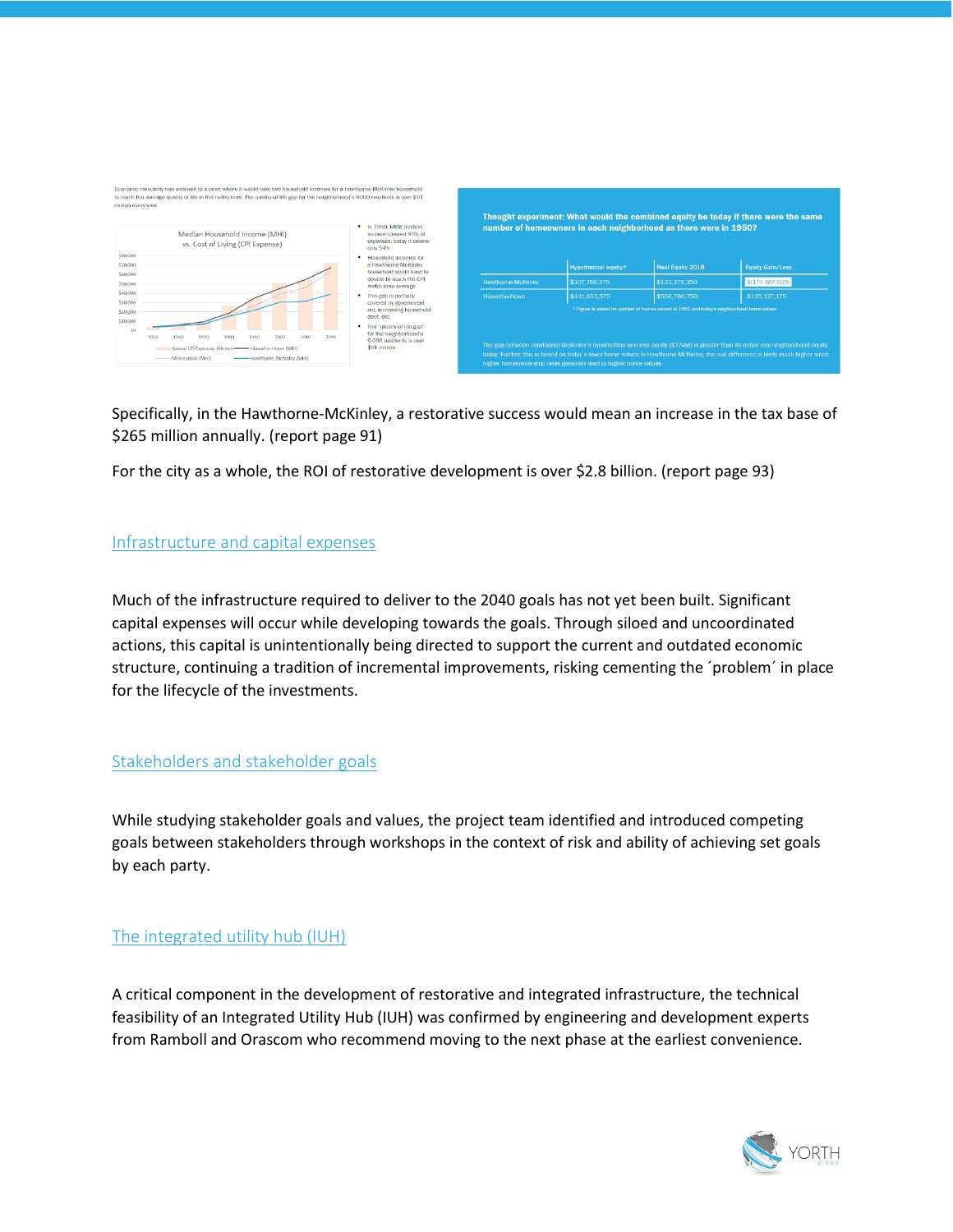#### Feasibility of restorative development in Minneapolis

The project established a clear feasibility of the restorative development approach for the city of Minneapolis and the region. In fact, the cost of inaction and continuing current state of affairs is highly likely to lock vital resources within an outdated and siloed structure and develop in ways that cause incremental improvement within the siloes, treating a symptom and miss addressing the cause. In summary, without the restorative development approach, the risk of causing serious, and continued equity losses for the city and its communities is high and real.

## **Challenges**

Like other cities in the US, the City of Minneapolis is under threat from the current economic system. Over the last half a century, the economic system has been driven by a definition of success that is based on short-term monetary successes alone. Budgets are balanced while important infrastructure and programs that are critical to community and long-term economic health are not funded. Infrastructure is also centralized and siloed and favors a take-make-waste system that gets rid of valuable waste materials out of the local economy. Metrics used are also linear, siloed, and limited in nature, rewarding attention and investments in siloes that often function as a barrier to restorative goals, and in fact, the city's own 2040 goals.

A definition of success that rewards efforts that get rid of waste fast and cheap resulted in the growth of landfills and pollution. In a system where externalities were not accounted for, economic leakages became the new norm. Similarly, socioeconomic degradation was supported by another definition of success that was driven be the need to produce low or minimum wage jobs in poor neighborhoods as a way to help create jobs and wellbeing. This cemented poverty in place while minimum wages remained stagnant and cost of living increased. COVID-19 and the events related to the death of George Floyd have since brought these historically underlaying vulnerabilities to the surface. These accumulated and unaccounted for externalities and economic leakages now pose an incredible challenge to the current guard at the city that is working hard to repair and lay the foundations for a city that is equal and just for all residents and businesses. However, the findings show that Minneapolis and county agencies are doing so within a broken system.

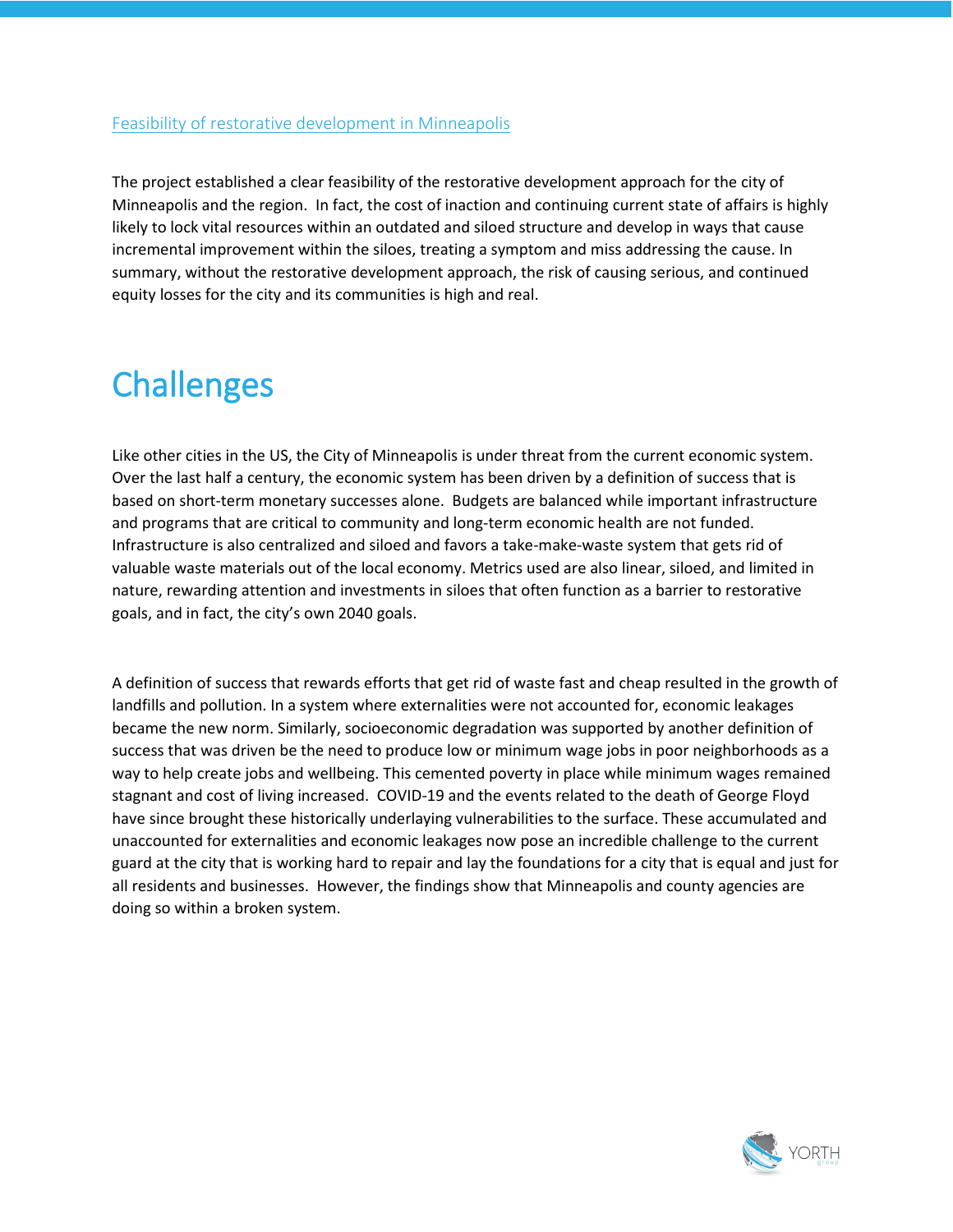## The Need for Restorative Development in **Minneapolis**

In light of the above it is critical to understand that this need for change comes at a time when:

- As the only way they know how to secure dividends for their stakeholders, businesses and industries continue requiring permits to cause externalities (low wages, pollute, overwork employees, and cause other stresses that the city, county, and state will then have to pay for).
- Infrastructure funding gaps increase multifold each four years it is measured. [\(Source\)](https://www.infrastructurereportcard.org/)
- Artificial intelligence threatens to replace jobs in a setting where, historically, new jobs would be created can now also be filled by artificial intelligence -- starting with low-skilled jobs, further increasing the burden on poor communities, and consequently the city/county/state. (report page 119)
- Almost half of all Americans have a total amount of \$1100 or less to retire on, with one in six Americans not having any retirement savings, at all. (report page 8 and 12)
- Social security funds are under threat of depletion due to low taxation and poor use of funds while an increased number of people retire, and fewer workers will be available to float the bill. [\(Source\)](https://www.ssa.gov/policy/docs/ssb/v70n3/v70n3p111.html)
- In the context of resilience and competitiveness, Minneapolis, like other US cities, imposes less tax than for example, European cities, and therefore have less capital to work with. (report page 3, 119)

In other words: the challenges are intensifying and there are chronically fewer resources to respond.

Considering the above, like other cities, Minneapolis is facing a mounting challenge that will not be solved within the current economic structure. Due to the severity and fast phase of this trend, these challenges must be treated with the utmost urgency and without delay.

## Barriers to success

In terms of learning objectives, the project team noticed a major breakthrough by many key participants who have the ability to become champions for restorative development within their perspective fields.

However, restorative development is about integration of resources and collaboration around shared values. Without engagement and understanding in restorative principles by key stakeholders, success will be a challenge. This does not mean that it is not possible but what happens is that if restorative development were to occur in the absence of key stakeholders such as Planning, Economic Development, and Public Works, benefits would be produced but they are not there to capture them. (this is because they are still functioning by the principles of the linear model and have not yet learned how in the restorative development approach, benefits are generated across the environmental, social, and economic space, simultaneously).

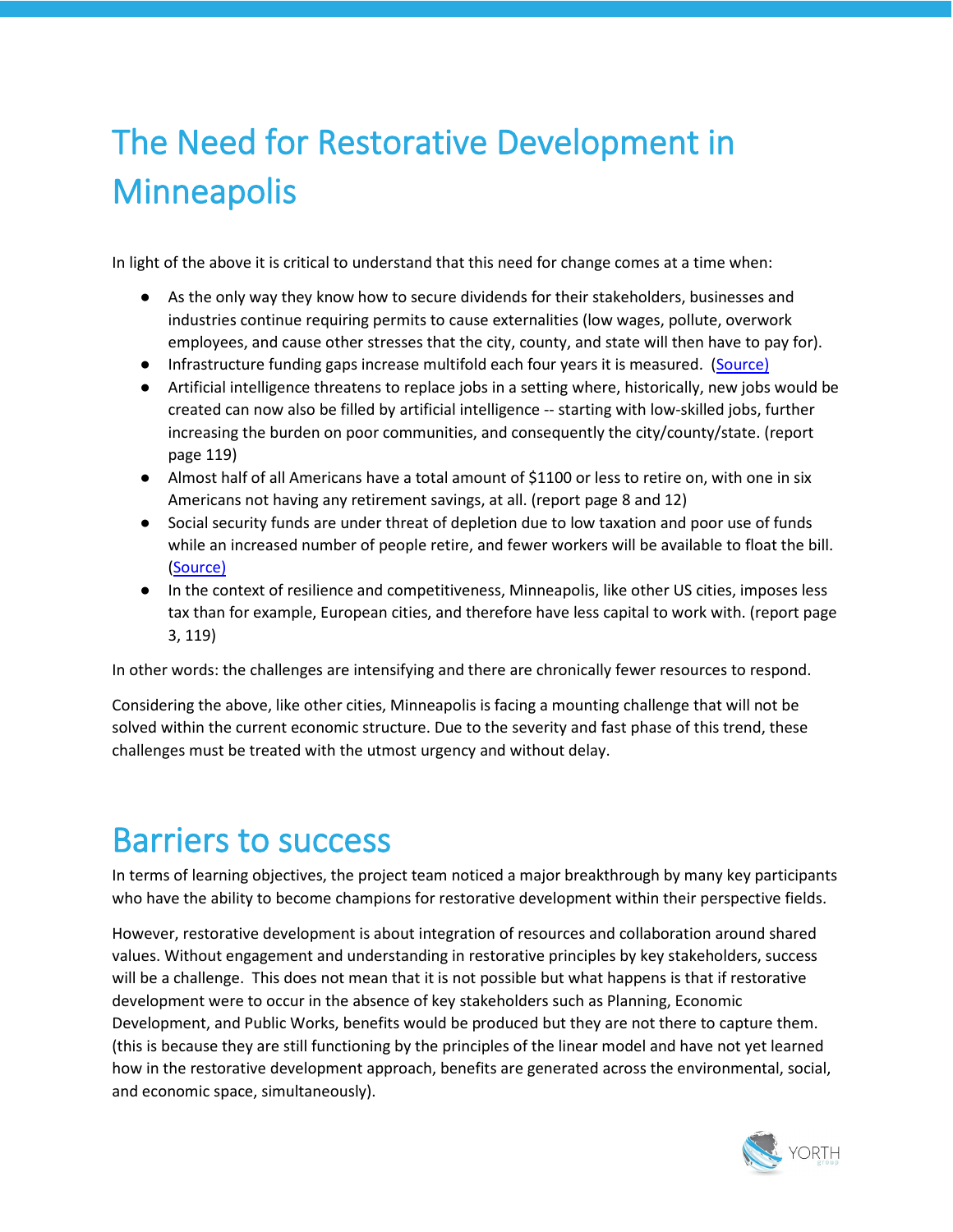### Next Steps

Given the findings and the mounting challenges, as introduced in the sections above, the project team highly suggests advancing to the next phase without delay.

This project has established a critical baseline that is essential for a successful restorative/circular economic strategy. Therefore, the next phases of this project will continue to build capacity in each of the 11 key performance areas per appendix 3.2. in the main report and fill in data gaps, regulatory environment, and other pieces that might be missing.

Answer key questions such as who does what, where, how, who pays, who benefits, who owns what, who governs, etc. – how to address competing stakeholder goals and protect them from risks; and critically, where do we begin?

The project team recommends using the baseline assessment to generate a restorative roadmap that will detail how the city achieves the ROI of \$2.8 billion per year and what it will mean to communities and businesses.

#### The Integrated Utility Hub (IUH) and the IUH Ecosystem

The IUH has been deemed technically feasible by the Ramboll/Orascom/Weitz engineer team.

The next phase will demonstrate how an IUH and the IUH ecosystem can kickstart and catalyze restorative development and a local economy worth over \$3 billion over its lifecycle. This next phase will bring the IUH to a 10% technical design and financial feasibility.

As part of the IUH ecosystem, green and blue infrastructure will be examined in ways where IUH outputs that include compost, fertilizer, and water will be integrated with biochar and other potential biological processes with the intent to capture more values from the ecosystem that can manage heat, pollution, and other externalities while support economic development within communities, such as urban agriculture programs where it can help them become economically and socially sustainable.

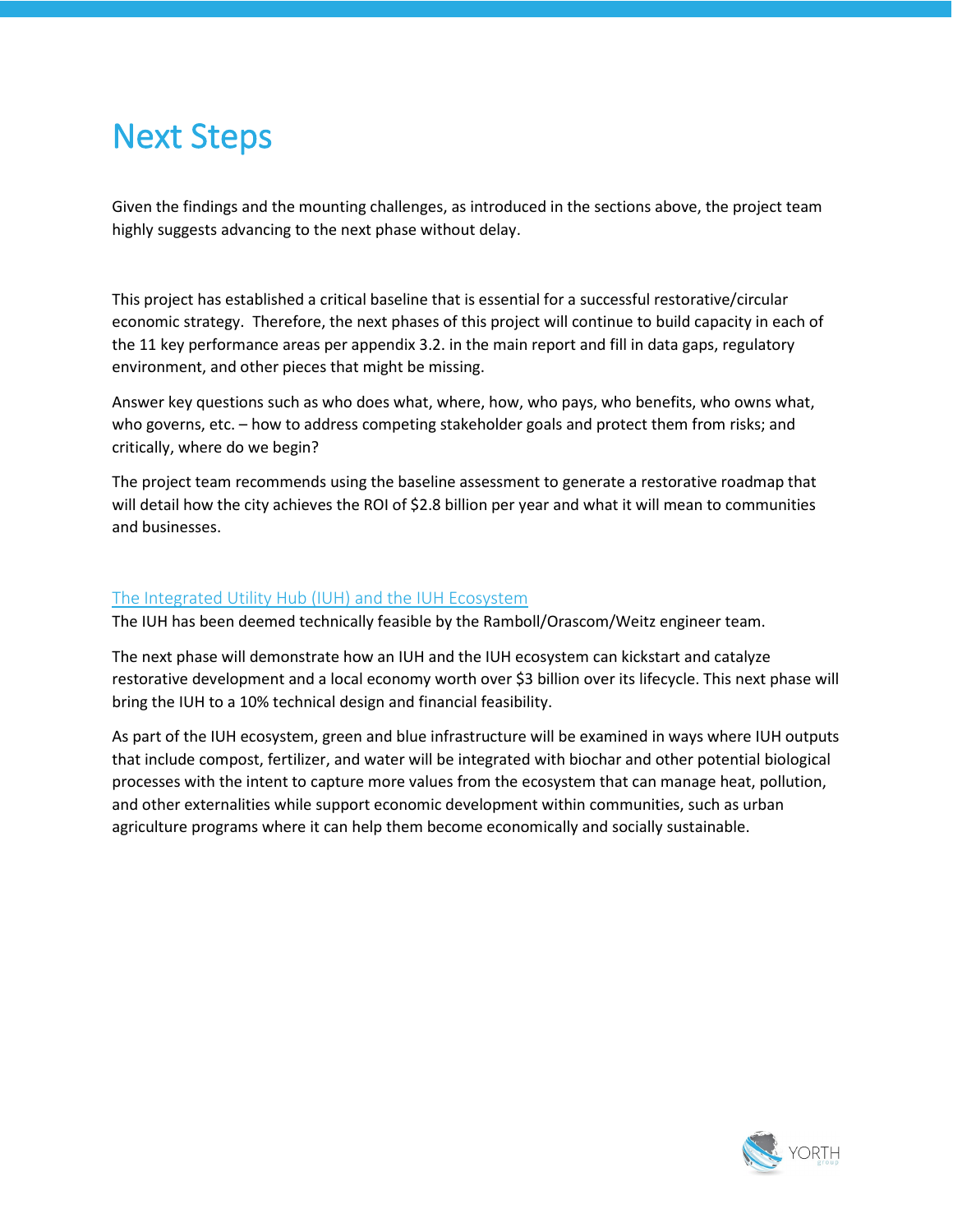### Project challenges

#### COVID-19

Shortly into this project phase, the COVID-19 pandemic and its widespread impacts required staff and project participants to redirect their energy there. Further, associated health restrictions forced cancellation of planned meetings and convenings to learn about, discuss, and reach consensus on the restorative value proposition.

#### **Prioritization**

As often reported by city staff, the city is good at collaboration but would benefit from greater level of prioritization.

The two reasons mentioned above had significant impact on this project, adding over 8 months to the project timeline and put strains on participation by key stakeholders.

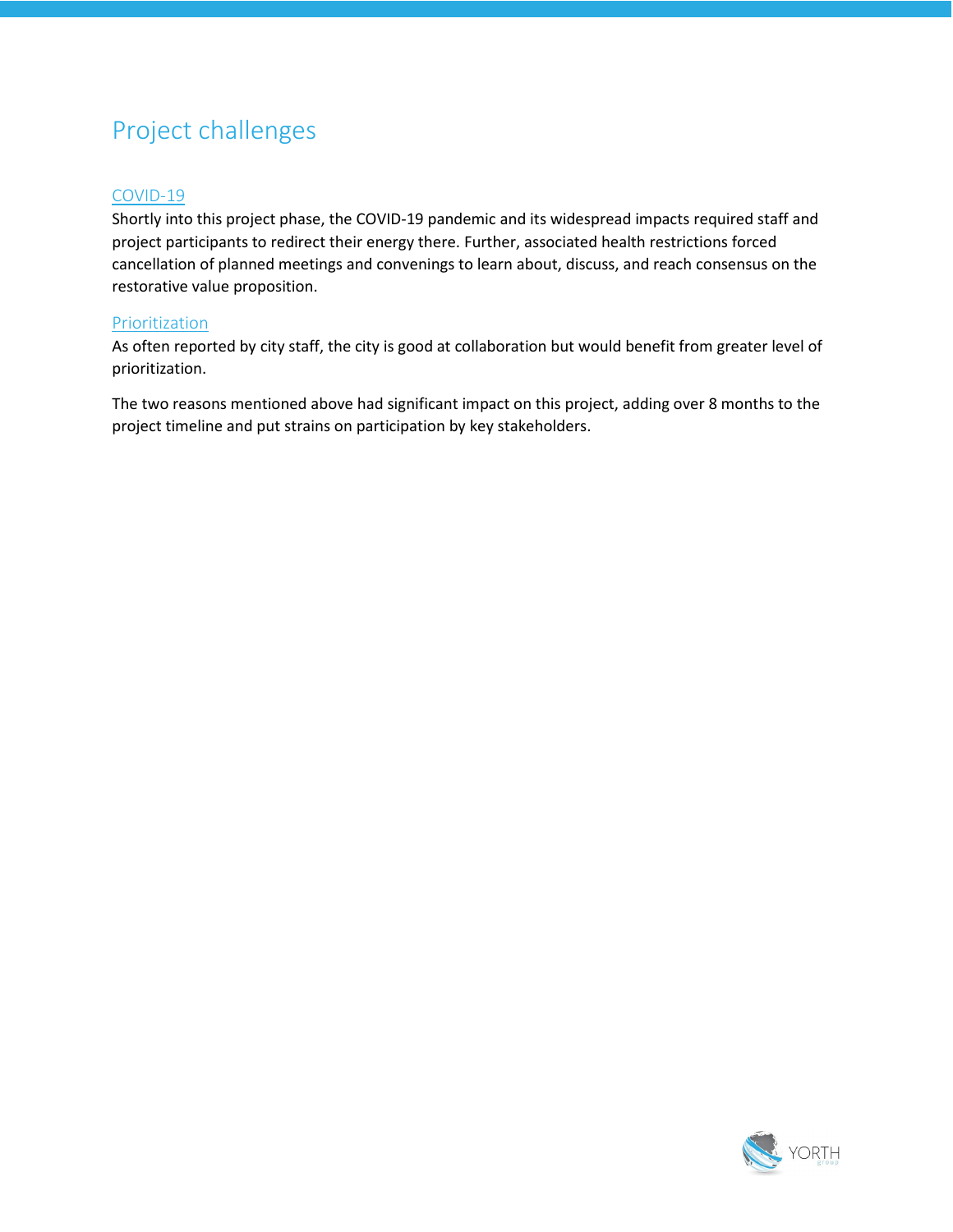## ADDENDUMS

### Original scope for Phase 2:

1) Restorative Design Resource and material flows for IUH (inputs and outputs) IUH design to 10% Restorative development design/circular economic development Environment/social/economic outputs from IUH and IUH ecosystem (recommend best uses of reclaimed stormwater, clean energies, fertilizer/compost, food, etc.) For green and blue infrastructure (including stormwater treatment and reuse, compost, biochar and nutrient capture and management) For public benefits: affordable housing program (through utilities, food, jobs/careers, education, etc.) Includes benefits and impact on developers For public benefits: Beautiful neighborhoods (vegetation/water) Includes impact on physical and mental health - city/developers/insurers/community perspectives For public benefits: Jobs/career pathways within the IUH and IUH ecosystem Economic, social, and generational ripple effects For attractiveness for residents and businesses (identity) Taxable income from IUH and IUH ecosystem Cost savings from restorative development (IUH and IUH ecosystem) Deliverables: 10% design document of an IUH that meets the needs of the city of Minneapolis; a chapter on a conceptual restorative development design which includes best uses of all outputs to generate restorative outcomes at multiple levels (environment/social/economic/brand identity) 1.1) Risk assessment for restorative development (compared to current) Deliverable: identification of areas of environmental, social, and economic risk that require further attention and actions 2) Environmental Impact of IUH Greenhouse gas emissions in a restorative city with IUH's (comparison with current/planned) Impact from onsite capture and reuse of stormwater Stormwater pollution and environmental impact of onsite capture and treatment Environmental impact on water supply Through in-person meetings, present and discuss contextualized data with stakeholders for approval Deliverable: High Level Environmental Impact Statement Community Impact Number of job and career pathways created by IUH and the IUH ecosystem Hiring from community and local business impact assessment System impact of living wages Community health impact (environmental, social, economic, identity of place) Detail IUH and restorative strategies' impact on affordable housing Through in-person meetings, present and discuss contextualized data with stakeholders for approval Deliverable: High Level Community Impact Statement and chapter in the report Community Ownership Pathways Expose various community and 3Ps/4Ps ownership and governance models Through in-person meetings, present and discuss contextualized data with stakeholders Deliverable: A chapter in the final report and discussion with stakeholders Policy mapping Deliverable: A document that includes all key policies that affect restorative development. F.i. onsite stormwater capture and reuse, energy generation and distribution, zoning, and affordable housing. Match restorative development and IUH related outcomes to stakeholders' goals Deliverable: A chapter in the report that shows how restorative development helps stakeholders meet and surpass their goals Through in-person meetings, present and discuss contextualized data with stakeholders for approval Financial Assessment of IUH and IUH ecosystem Financial Assessment Economic Analysis of IUH ecosystem Through in-person meetings, present and discuss contextualized data with stakeholders for approval Deliverables: Financial proforma for IUH, financial proforma for IUH ecosystem, and an integrated proforma that